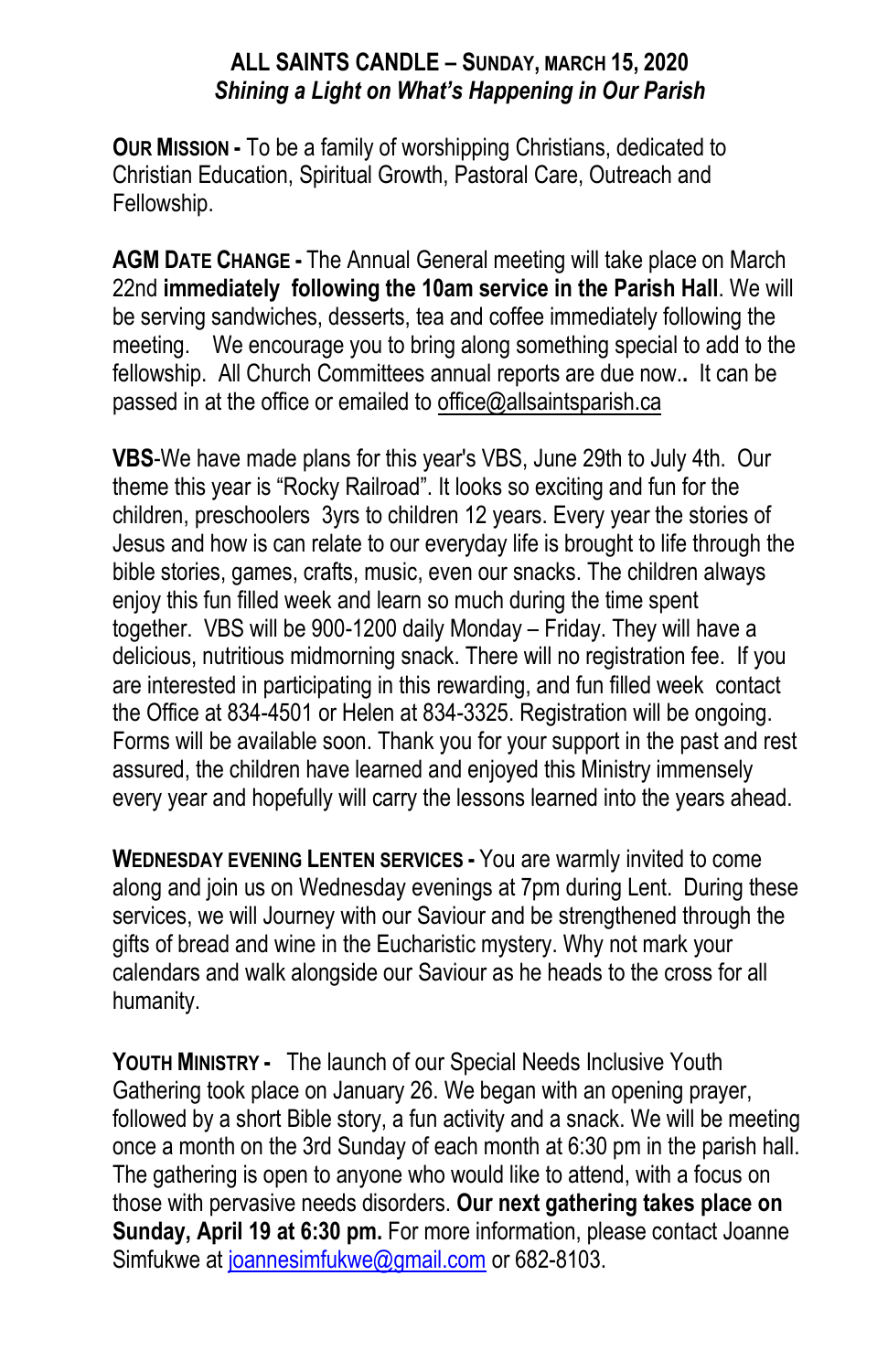**All Saints Tea Room Community Luncheon** - All are welcome to come & join us for food, fun & fellowship. Our menu on Wednesday will be beans, bologna, toutons, dessert, tea/coffee. The only cost is your time & friendly company.

**ST. GEORGE'S DAY COLD PLATES (APRIL 23RD & 24TH )** - As we prepare for our Cold Plate sales, we are hoping to reach more homes in our community. If you live in an area not regularly contacted to buy a cold plate, you might consider contacting your neighbors to see if they are interested in buying any. Delivery can be arranged. For more information please call Aura @ 834- 9384 or 682-3775.

Thank you, Aura Farrell, Cold Plate Committee

**WOMEN'S PRAYER CIRCLE -** You are warmly invited to attend a prayer circle at All Saint Parish in the Chapel on Mondays from 2pm - 3pm beginning March 9, 2020. This will be a sacred space with a bible reading centered on prayer. There will be a short reflection on the scripture followed by a time of prayer for the Church, our Community and the World. If you are interested in being a part of this ministry, please call Linda @ 834-1720. There is a Prayer Box at the back of the Church for confidential prayer requests. These requests will remain in the box and prayed over and not seen. 1Thess : 17

**ACW** are having a St. Patrick's Day Luncheon and Card Game on Thursday, March 19 at 12:30pm. Meal will be Scalloped Potatoes[with or without onions] and Ham with all the trimmings, Dessert, tea/coffee. Cost is \$15.00, tickets can be obtained at the door. For more information call Barb 834- 4795.

**BACCALIEU IN CONCERT-**, presenting A Time Of Songs And Stories, on Saturday March 21 , 7 P.M, at Topsail United Church Featuring Corey Reynolds, Adam Squires and Brett Vey. Tickets \$ 20 and are available by calling 834-4567 or at the Door.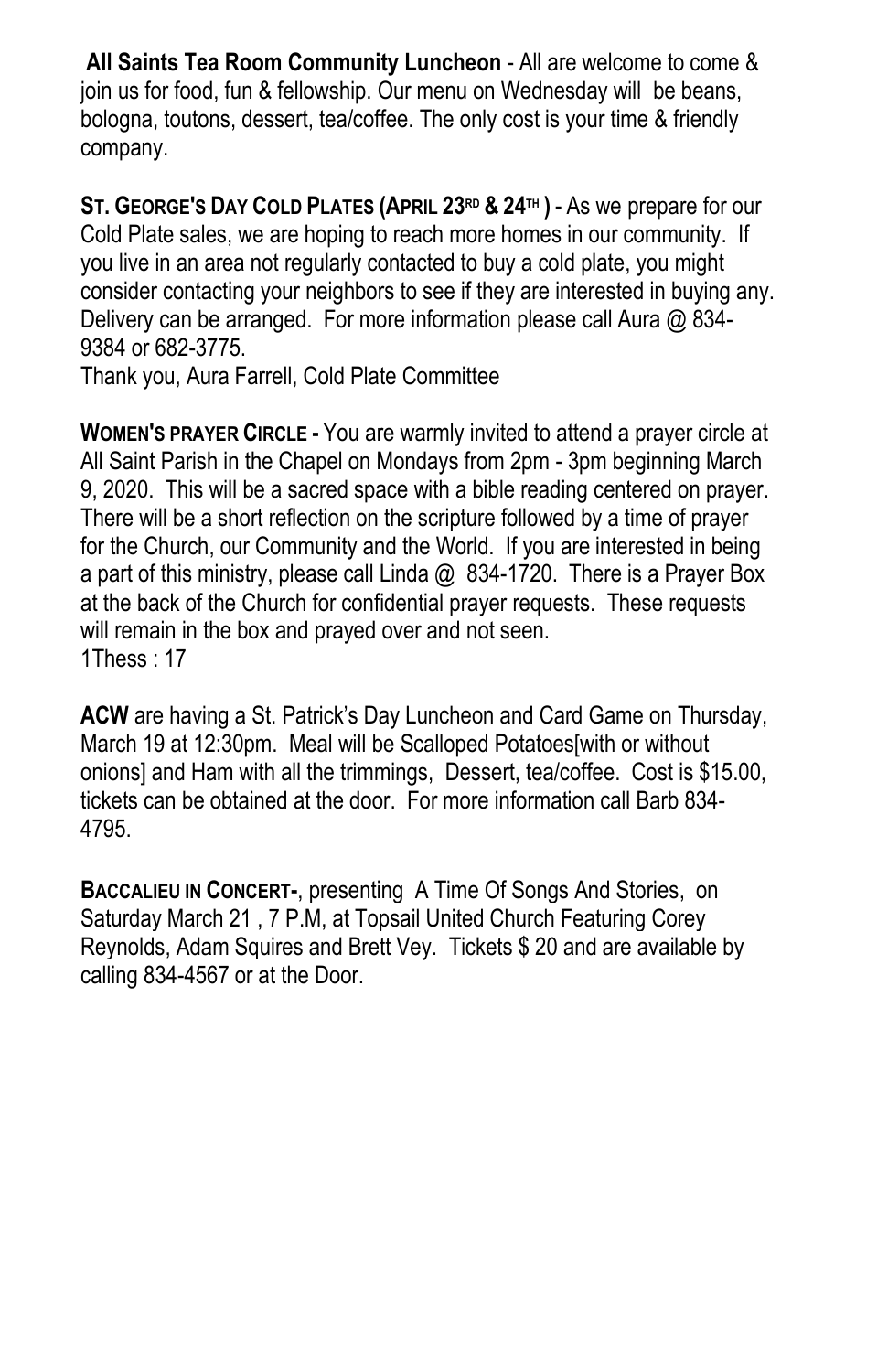## **MEMORIAM- GENERAL FUND**

- In loving memory of **George & Evelyn Peach** (remembering his death March 19th & her birthday March 23rd) by: Roger & Janice
- In loving memory of **Roger Crewe** (remembering his death March 14) by: Alex, Joyce, Tiffany & Karen
- In loving memory of **Uriah Carter** (remembering his death March 14, 1989 and **Dorothy Carter** (remembering her death March 2, 1998) by: Sandra, Jim ,& Family

## **MEMORIAM- FUNERAL RECEPTION TEAM**

In loving memory of **Marjorie Allingham** by The Family



We miss you!